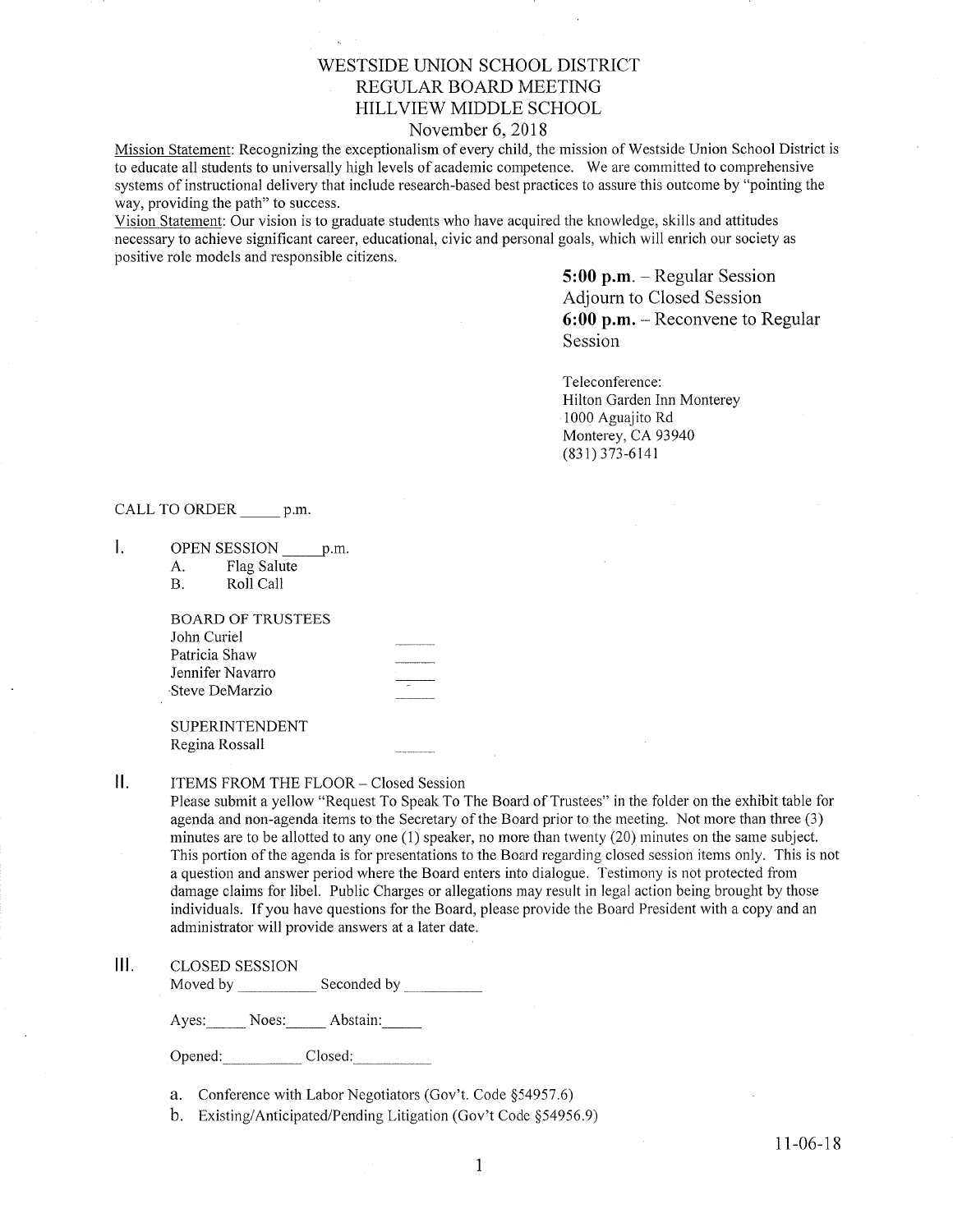- c. Conference with Real Property Negotiator
- d. Public Employee Discipline/Dismissal/Release/Appointment (Gov't Code \$54957)
- e. Pupil Personnel (Ed Code 35146 and 48918)
- lv. RECONVENE TO OPEN SESSION at p.m.
- V. REPORT OF CLOSED SESSION ACTION
- vt. INTRODUCTION OF BOARD CANDIDATES

#### VII PRESENTATIONS

- A. Recognition of Christine Ahern, GA Health Clerk
- B. Rancho Vista Site Presentation and Employee Recognition

#### VIII. HEARING SESSION/STAFF REPORTS

- A. Board Comments
- **B.** Staff Reports
	- 1. Assistant Superintendent Administrative Services
	- 2. Assistant Superintendent Educational Services
	- 3. Deputy Superintendent
	- 4. Superintendent

#### $IX.$ PERSONAL APPEARANCES

- A. Westside Union Teachers Association Representatives
- B. California School Employees Association Representatives
- C. Parent Teacher Association Representatives
- D. West Antelope Valley Educational Foundation Representatives

#### $X_{1}$ ITEMS FROM THE FLOOR

Please submit a yellow "Request To Speak To The Board of Trustees" in the folder on the exhibit table for agenda and non-agenda items to the Secretary of the Board prior to the meeting. Not more than three (3) minutes are to be allotted to any one (1) speaker, no more than twenty (20) minutes on the same subject. This is not a question and answer period where the Board enters into dialogue. Testimony is not protected from damage claims for libel. Public Charges or allegations may result in legal action being brought by those individuals. If you have questions for the Board, please provide the Board President with a copy and an administrator will provide answers at a later date.

### PUBLIC HEAzuNG None XI

#### xil BUSINESS SESSION

A. Organizational/Governance Goal # Goal # Goal # Goal # Goal # Goal # Goal # Goal #  $\frac{1}{1}$ 

Moved by Seconded by Seconded by Seconded by Seconded by Seconded by Seconded by Seconded by Seconded by Seconded by Seconded by Seconded by Seconded by Seconded by Seconded by Seconded by Seconded by Seconded by Seconded

To approve the Agenda of the Regular Meeting of November 6,2018

Ayes: Noes: Abstain: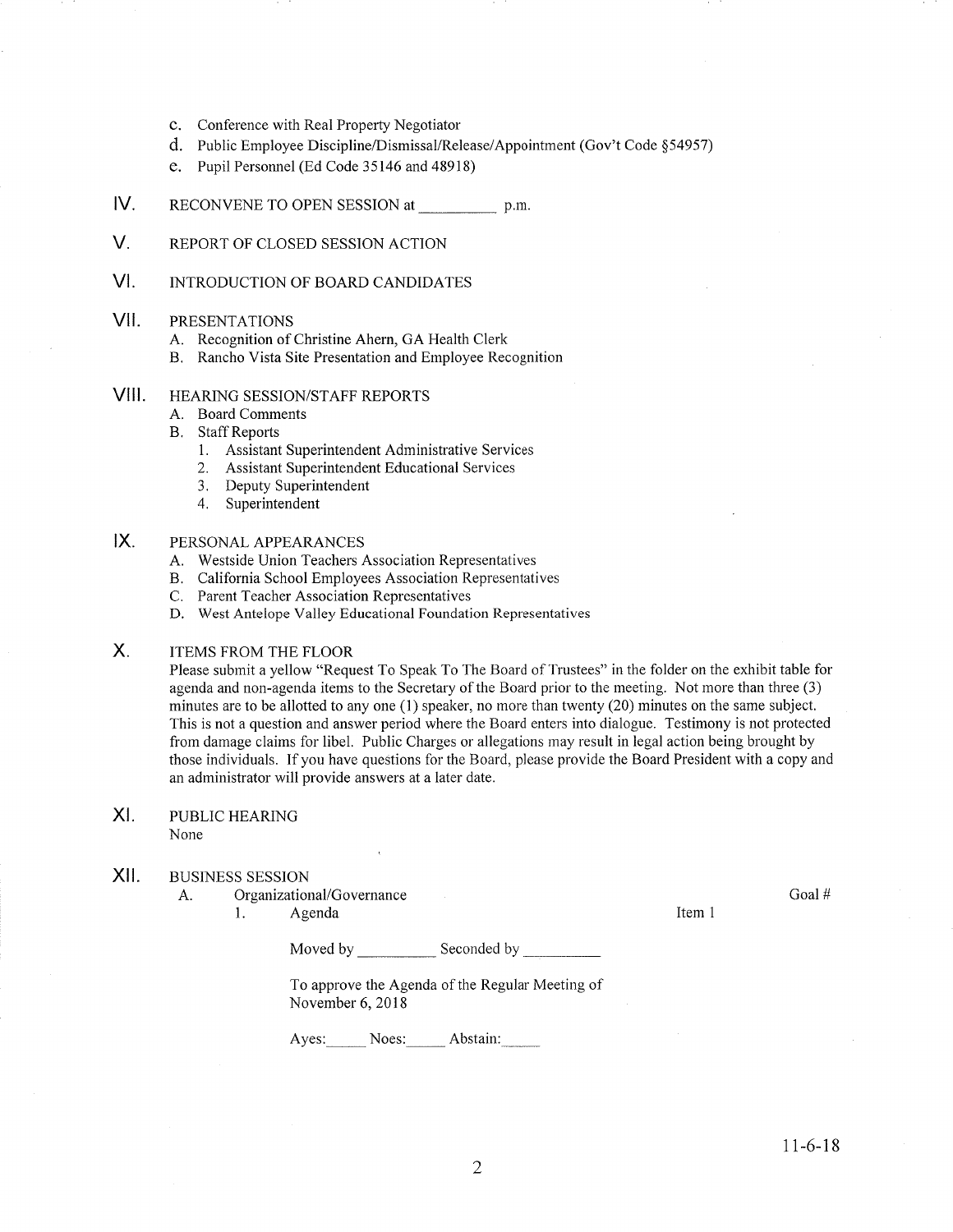Actions proposed for the Consent Calendar, are items with adopted policies and approved practices of the District and are deemed routine in nature. They will be acted upon in one motion, without discussions, unless members of the Board request an item's removal. The item will then be removed from the motion to approve and after the approval of the consent agenda the item(s) will be heard.

- Consent 2.
	- a. Minutes of the Regular Meeting on October 16,2018
	- b. Fundraising Authorizations
	- c. Gifts to the District
	- d. Personnel Report
	- e. Purchase Orders
	- f. Consultant/Contract Schedule
	- g. Conference/Workshop Schedule

Moved by \_\_\_\_\_\_\_\_\_\_\_\_\_ Seconded by \_

Approval of the Consent Items as presented

Ayes: Noes: Abstain:

Change in Regular Board Meeting Date from November 20,2078, to November 13,2018 Item 3 J

Moved by \_\_\_\_\_\_\_\_\_\_\_\_ Seconded by \_

Approval of the change of the regular Board Meeting date from November 20, 2018 to November 13, 2018.

Ayes: Noes: Abstain:

- 4. Discussion Item **Board Governance**
- B. Educational Services
	- 5. Del Sur Site Plan

Moved by \_\_\_\_\_\_\_\_\_\_\_\_\_\_ Seconded by

Approval of the Del Sur Site Plan

Ayes: Noes: Abstain:

C. Personnel

Item 6 6. Memorandum of Understandings  $19-05$ ,  $19-06$ ,  $19-07$ , and 19-08 between Westside Union School District and Westside Union Teachers Association (WUTA) for:

- 19-05, 2018-19 Calendar Switching of Minimum Day from November 30 to November 16,2018
- 19-06, Consulting Teacher/Support Provider
- 19-07, Article 6 Work Year, 8 Staff Development Meetings

Items  $2a - 2g$  Goal #

Item 4

Item 5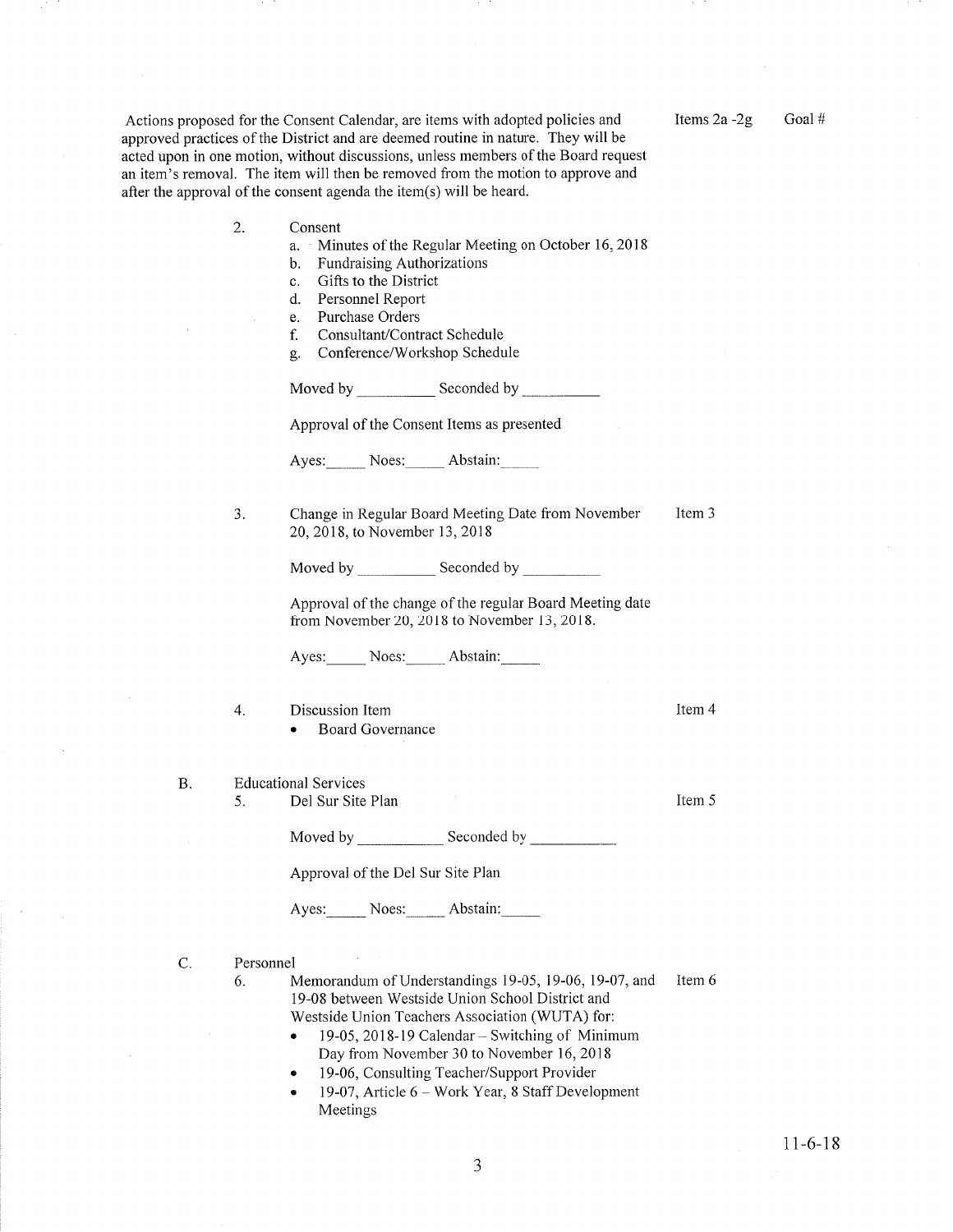l9-08, Article 30 - Facilitators for Professional Development a

Goal #

Approval of the Memorandum of Understandings between Westside Union School District and Westside Union Teachers Association (WUTA)

Ayes: Noes: Abstain:

Business Services D

> 7. Notice of Completion – Quartz Hill Elementary Exterior Painting Item 7

> > Moved by Seconded by

Approval of the Notice of Completion - Quartz Hill Elementary Exterior Painting

Ayes: Noes: Abstain:

Revised Board Policy and Administrative Regulation 3 <sup>5</sup>14, Environrnental Safety Item 8 8.

Moved by Seconded by Seconded by Seconded by Seconded by Seconded by Seconded by Seconded by Seconded by Seconded by Seconded by Seconded by Seconded by Seconded by Seconded by Seconded by Seconded by Seconded by Seconded

Approval of the first reading of the revised Board Policy and Administrative Regulation.

Ayes: Noes: Abstain:

#### INFORMATION SESSION xilt

- A. Items From The Floor Continued
- B. Dates to Remember:
	-
- 1. Regular Board Meeting November 13, 2018<br>2. Regular Board Meeting December 4, 2018<br>C. Board Comments Continued
- 
- XIV. NEw BUSINESS Future Board Meeting Items
- XV. CLOSED SESSION - Continued
- XVI. RECONVENE TO OPEN SESSION at p.m.
- XVII. REPORT OF CLOSED SESSION ACTION

### XVIII ADJOURNMENT

There being no further business to come before the Board, the regular meeting of November 6, 2018, is adjourned at  $p.m.$  by the Board President.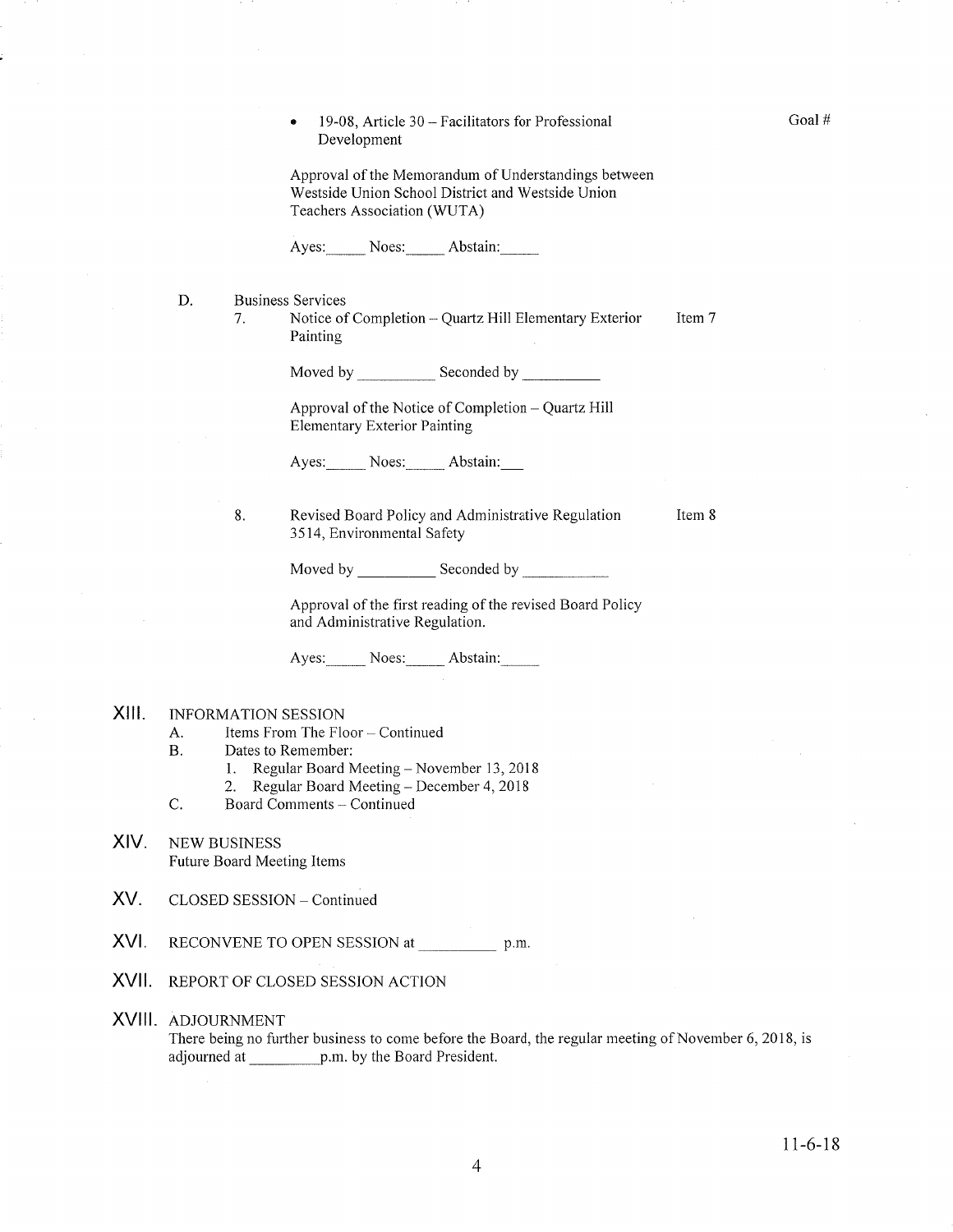In compliance with the Americans with Disabilities Act, if you need special assistance to access the Board meeting room or to otherwise participate at this meeting, including auxiliary aids or services, please contact Tonya Williams at (661) 722-0716. Notification at least 48 hours prior to the meeting will enable the District to make reasonable arrangements to ensure accessibility to the Board meeting room.

Any writings or documents that are public records and are provided to a majority of the governing board regarding an open session item on this agenda will be made available for public inspection on the District Web Site, www.westside.kl2.ca.us or in the District Office located at 41914 50<sup>th</sup> St. West, Quartz Hill, CA 93536 during normal business hours  $(8:00$  a.m.  $-4:00$  p.m.).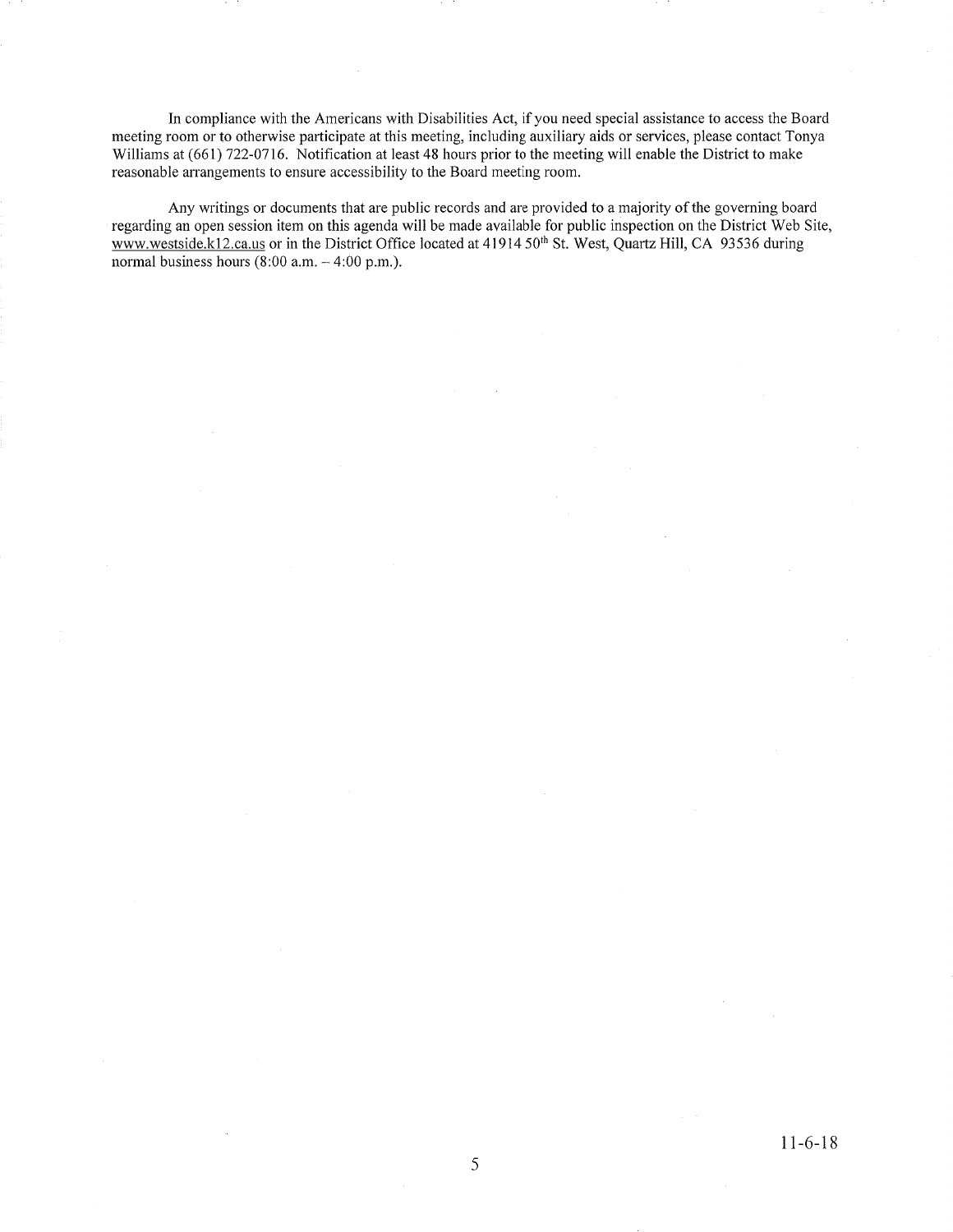# Core Beliefs and Board Goals 20t8-2019

The District uses data to create a learning-oriented culture for both staff and students which defines success in terms of improvement and progress.

- 1 WE BELIEVE THAT OUR TEACHERS AND STAFF ARE OUR MOST VALUABLE ASSETS AND RESOURCES
- 2. WE OPERATE WITH TRANSPARENCY, TRUST AND INTEGRITY, GOVERNING IN A DIGNIFIED, PROFESSIONAL MANNER, TREATING EVERYONE WITH CIVILITY AND **RESPECT**

### WE ARE ABSOLUTELY COMMITTED TO PROVIDING A SAFE, DISTINGUISHED AND ENGAGING LEARNING ENVIRONMENT THAT ENSURES ALL STUDENTS LEARN TO THEIR HIGHEST POTENTIAL 3.

- $\hat{\infty}$  A. Build the capacity of board and district staff in developing and monitoring data related to goals and priorities specifically in the area of cultural responsiveness and educational equity
- B. A key concern and priority for this governing board is improving the accuracy and consistency of grading which should measure what students know, as they play a crucial role in every aspect of students' academic lives and future lives as global citizens. Areas of concern are: 1) Grades reflect progressive and mastery of content. 2) They are predictable and understood by parents and third parties. 3) That non-academic factors are graded separately. 4) The system adopted is not overwhelming for teachers. èp
- C. The district will continue to develop School Safety protocols.  $\hat{\sigma}$ 
	- \* Annual Report by Educational Services

### WE ARE ABSOLUTELY COMMITTED TO PROVIDING THE NECESSARY FACILITIES TO MEET THE HOUSING AND EDUCATION NEEDS OF OUR CHANGING STUDENT POPULATION AND A VISION THAT PROMOTES AND SUPPORTS THEIR FUTURE 4

èp A. Continue the Cottonwood Elementary School modernization

.:. Annual Report by Business Services

### WE ARE FISCALLY TRUSTWORTHY AND DEDICATED TO RESPONSIBLE FINANCIAL ACCOUNTABILITY 5

### WE BELIEVE IN AND PROMOTE PARENT AND COMMUNITY INVOLVEMENT IN WESTSIDE UNION SCHOOL DISTRICT 6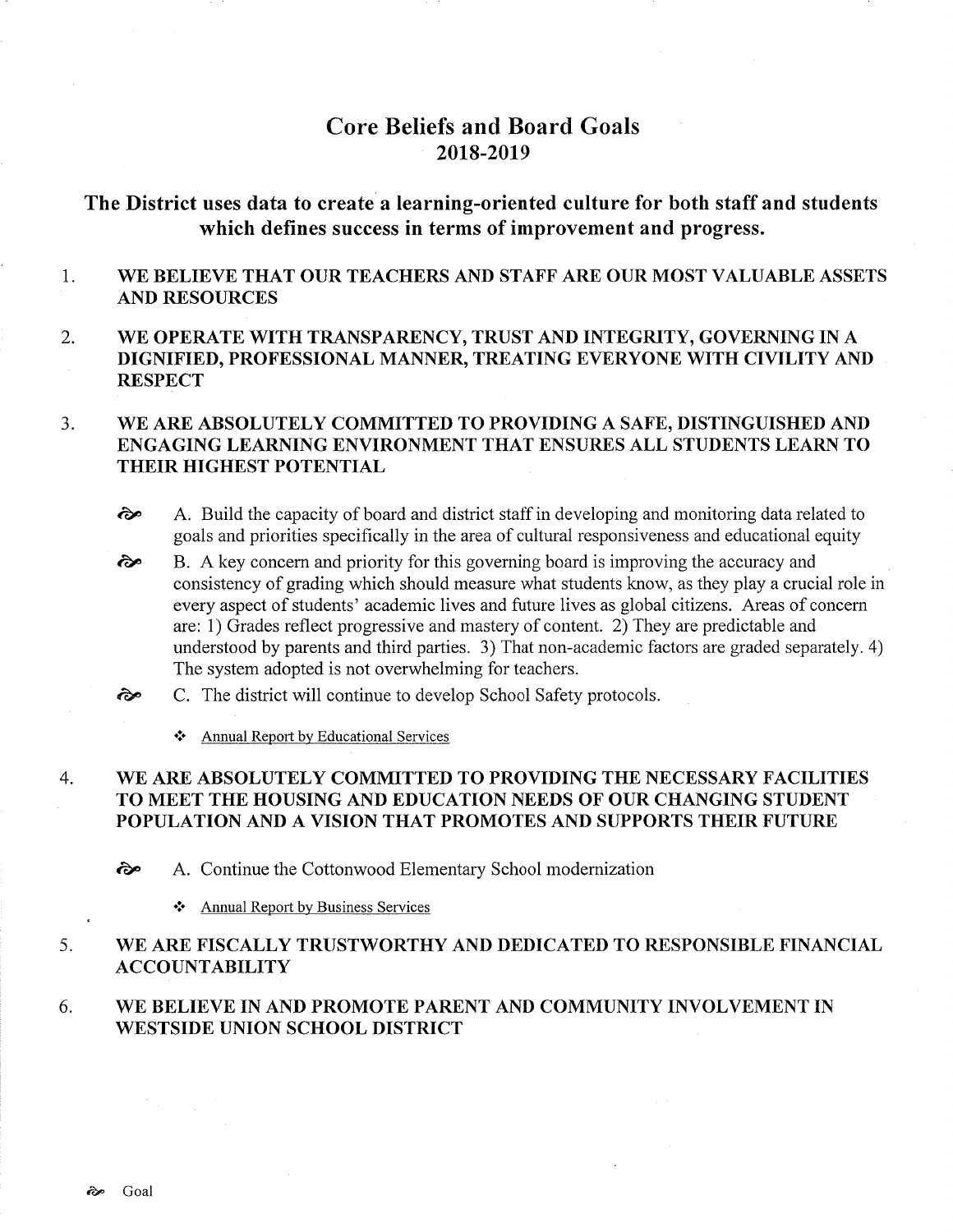## 2018-2019 Board Expectations

# The District uses data to create a learning-oriented culture for both staff and students which defïnes success in terms of improvement and progress.

# 1. WE BELIEVE THAT OUR TEACHERS AND STAFF ARE OUR MOST VALUABLE ASSETS AND RESOURCES

### EXPECTATIONS:

- a. Provide staff development to enable employees in a job classifications to maintain and improve their skills to meet stated goals of the Board to meet the needs of students. Continuously monitor and re-evaluate formula-driven staffing levels that adequately address student ratios and campus needs for all classifications of employees (classified, certificated, confidential, and administration)
- b. Maintain and monitor administrative training programs to enable existing staff to become administrators or to increase the skills of curent administrators to assume increasing levels of responsibiliry in the future as well as immediately assisting with the reduction of attendance issues, trafhc safety and student discipline at all school sites. Create programs that enable classihed employees who want to become teachers to obtain the necessary information to do so, and work with the CSEA Board to make sure members know about contractual benefits available when taking college classes. As grants become available to help classified employees become teachers, apply for any for which the District is eligible.
- c. Provide ongoing recognition for school achievement, program development, i.e., California Gold Ribbon, Golden Bell, Employee of the Year, and Program Innovation: Joe Walker STEALTH, Gregg Anderson Academy, The IDEA Academy at Cottonwood, Westside Academy and Hillview 6th Grade Academy
- d. Continue a long-term plan to provide total compensation for all positions within the district that is competitive with the surrounding Antelope Valley elementary school districts
	-
- e. Provide ongoing training to ensure a safe work place for all employees<br>f. As funds are available revenues will be placed in a separate account to pay for long term post-<br>employment benefits
	- èp a. d & <sup>e</sup> Annual Report by Human Resources
	- $\frac{b \& c \text{Annual Report from Superintendent}}{\sim}$  f Annual Report by Business Services
	-

# 2. WE OPERATE WITH TRANSPARENCY, TRUST AND INTEGRITY, GOVERNING IN A DIGNIFIED, PROFESSIONAL MANNER, TREATING EVERYONE WITH CIVILITY AND RESPECT

## EXPECTATIONS

a. Continue to improve the knowledge level of trustees through ongoing training, participation in political actions that influence improved funding and legislation for educational programs, and programs of independent study. All Board Members will attend the CSBA Annual Education Conference, with a report of sessions attended at a future Board Meeting, and receive a Masters in Governance certification

- b. The board will initiate the annual process for self-evaluation in June
- c. Annually set objectives to meet the goals of the district in June
- d. Continue to improve working relationship with employee unions to enable communications that enhance the overall well-being of the district including all employees
- e. A public-friendly version of the three major budget reports of the year shall be posted on the website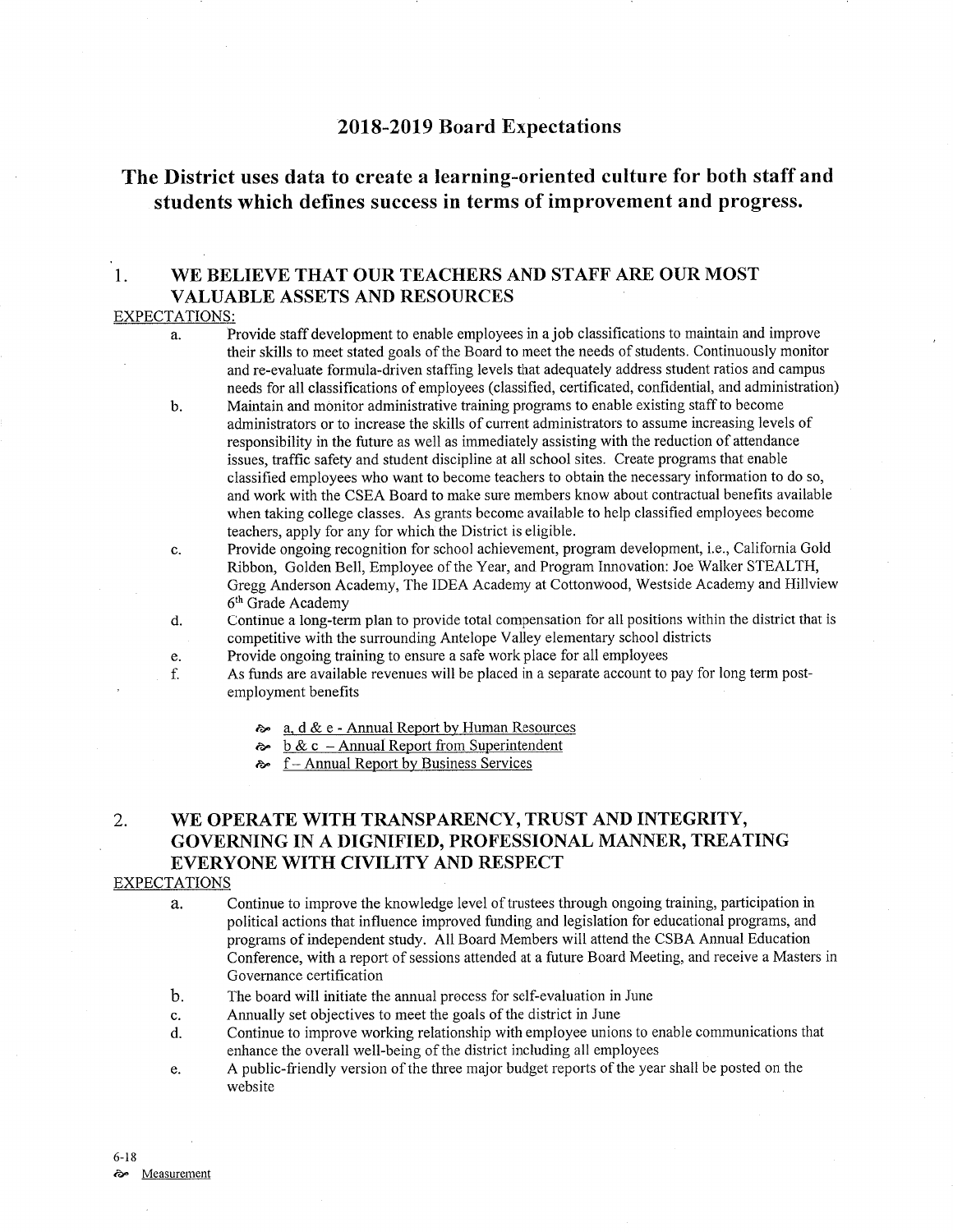## 3. WE ARE ABSOLUTELY COMMITTED TO PROVIDING A SAFE, DISTINGUISHED AND ENGAGING LEARNING ENVIRONMENT THAT ENSURES ALL STUDENTS LEARN TO THEIR HIGHEST POTENTIAL EXPECTATIONS:

- a. Staff will monitor comprehensive plans for improving student achievement including the Local Control Accountability Plan (LCAP) and the Comprehensive Safety Plans including the sections related to student discipline.
- b. All students will receive rigorous and effective instruction, support and intervention that afford equitable access to a high qualiry educational experience in an environment that nurtures critical thinking, communication, collaboration, creativity and social responsibility.
- c. Teachers will use research-based best practices to design and deliver instruction, which addresses the knowledge, concepts and skills outlined in the State Standards. Teachers will design lessons that actively engage the minds of all leamers with that which is to be learned. Learning objectives that describe what students will be able to do successfully and independently at the end of each lesson will be clearly articulated. Formative assessment will be used to guide and inform instruction. Summative assessment will be used to measure student learning.
- d. Professional Development will be aligned to improve student outcomes. Data will be collected to substantiate growth in student achievement.

# 4. WE ARE ABSOLUTELY COMMITTED TO PROVIDING THE NECESSARY FACILITIES TO MEET THE HOUSING AND EDUCATION NEEDS OF OUR CHANGING STUDENT POPULATION AND A VISION THAT PROMOTES AND SUPPORTS THEIR FUTURE

## **EXPECTATION**

- a. Monitor and maintain high-quality information technology systems throughout the District
- b. Continue to implement sustainable clean energy programs that promote the long-term well-being of both the District's finances and the environment.
- c. Receive annual updates to the District's Facilities Master Plan while exploring and securing options to finance the plan.
	- $\sim b \& c$  Annual Report by Business Services

# 5. WE ARE FISCALLY TRUSTWORTHY AND DEDICATED TO RESPONSIBLE FINANCIAL ACCOUNTABILITY

## EXPECTATIONS:

- a. Continue to decrease encroachment of general funds by Special Education
- b. Continue to update and implement the adopted Technology Plan
- c. Continue to increase operational efficiency
- d. Citizens Oversight Committee will hold required meetings
- e. Set budget priorities based on the goals of the District
- f. Support and retain partnerships that have a mutual priority to maximize the available dollars for improving programs for students<br>Maintain student Average Daily Attendance to exceed 96% percent.
- 
- g. Maintain student Average Daily Attendance to exceed 96% percent.<br>h. Senior Staff to hold twice-yearly fiscal status updates at employee work locations in order to educate and inform our stakeholders
- i. Maintain a financially responsible, positive District budget for the current year and two out years in order to preserve Westside's financial solvency, educational programs and the continued payment of employee salaries.
	- èÊ g Annual ADA Report by Business Services
	- èp a. b. c. d, e. f. h & i Budget Presentations by Business Services